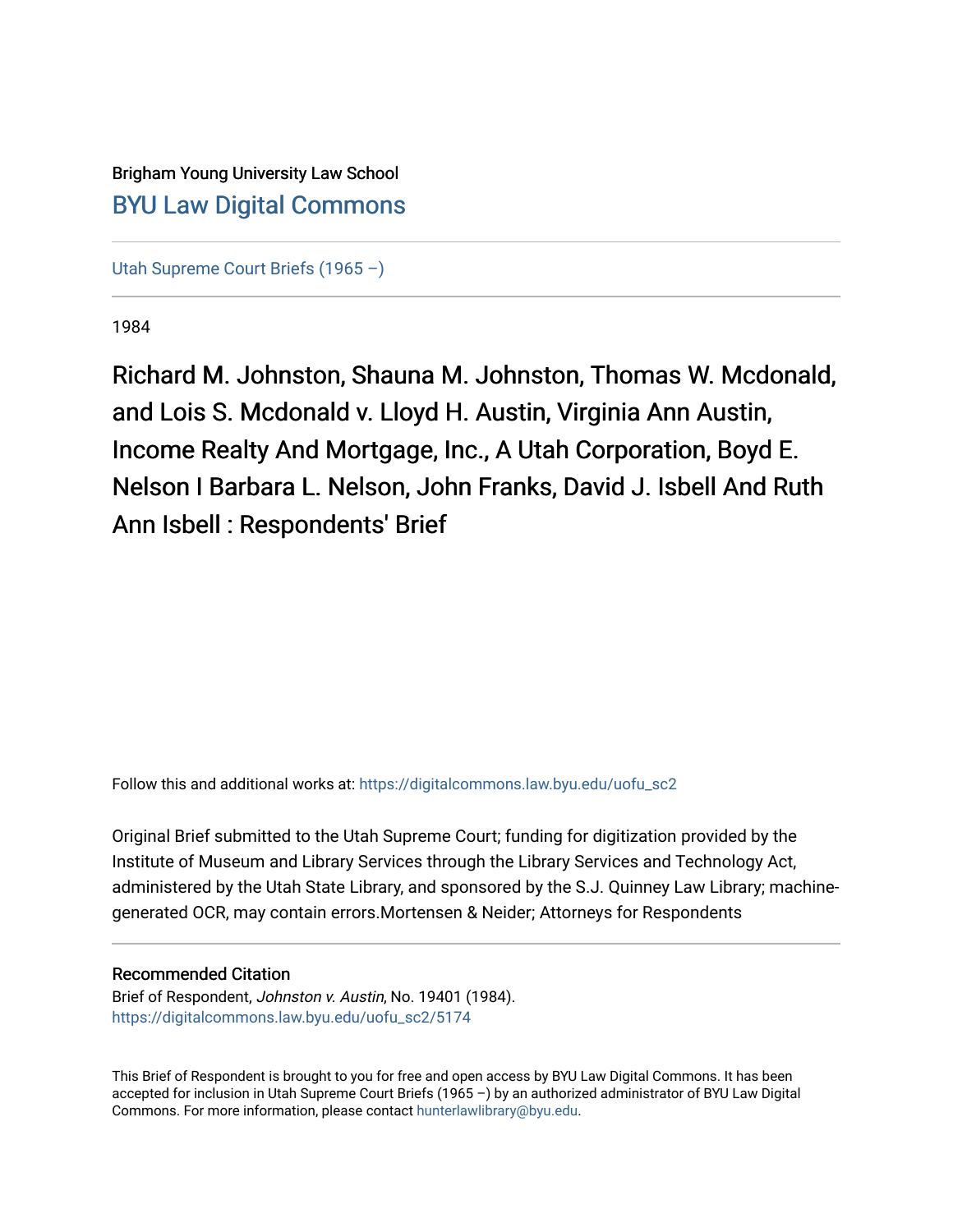IN THE SUPREME COURT OF THE STATE OF UTAH

| RICHARD M. JOHNSTON, SHAUNA M.<br>JOHNSTON, THOMAS W. MCDONALD,<br>and LOIS S. McDONALD, |                |
|------------------------------------------------------------------------------------------|----------------|
| plaintiffs/Appellants,                                                                   |                |
| vs.                                                                                      | Case No. 19401 |
| LLOYD H. AUSTIN, VIRGINIA ANN<br>AUSTIN, INCOME REALTY AND                               |                |
| MORTGAGE, INC., a Utah cor-<br>poration, BOYD E. NELSON,                                 |                |
| BARBARA L. NELSON, JOHN<br>FRANKS, DAVID J. ISBELL,                                      |                |
| and RUTH ANN ISBELL,                                                                     |                |
| Defendants/Respondents.                                                                  |                |

## RESPONDENTS' BRIEF

AN APPEAL FROM AN ORDER GRANTING DEFENDANTS' MOTION FOR SUMMARY JUDGMENT OF THE SECOND JUDICIAL DISTRICT COURT OF DAVIS COUNTY, STATE OF UTAH

THE HONORABLE DOUGLAS L. CORNABY, PRESIDING

| JAMES T. DUNN               |
|-----------------------------|
| MORTENSEN & NEIDER          |
| Suite 315                   |
| 1225 East Fort Union Blvd.  |
| Midvale, Utah 84047         |
| Telephone: (801) 566-3688   |
| Attorney for Boyd E. Nelson |
| and Barbara L. Nelson       |

FRANK J. GUSTIN DAVID W. OVERHOLT GUSTIN, ADAMS, KASTING & LIAPIS Third Floor, New York Building Salt Lake City, Utah 84111 Telephone: ( 801) 352-6996 Attorneys for Appellants

LLOYD H. AND VIRGINIA AUSTIN 831 West 3900 South Bountiful, Utah 84010 Telephone: (801)292-6686

INCOME REALTY AND MORTAGE, INC. Secretary of State Heber M. Wells Building Salt Lake City, Utah 84111 Telephone: (801) 530-6003

DAVID J. AND RUTH ANN ISBELL 692 North 700 East Centerville, Utah 84014 Telephone: (801) 295-8465

KIM R. WILSON SNOW CHRISTENSEN & MARTINEAU 1100 Newhouse Building Salt Lake City, Utah 84111 Telephone: (801) 521-9000 Attorneys for John Franks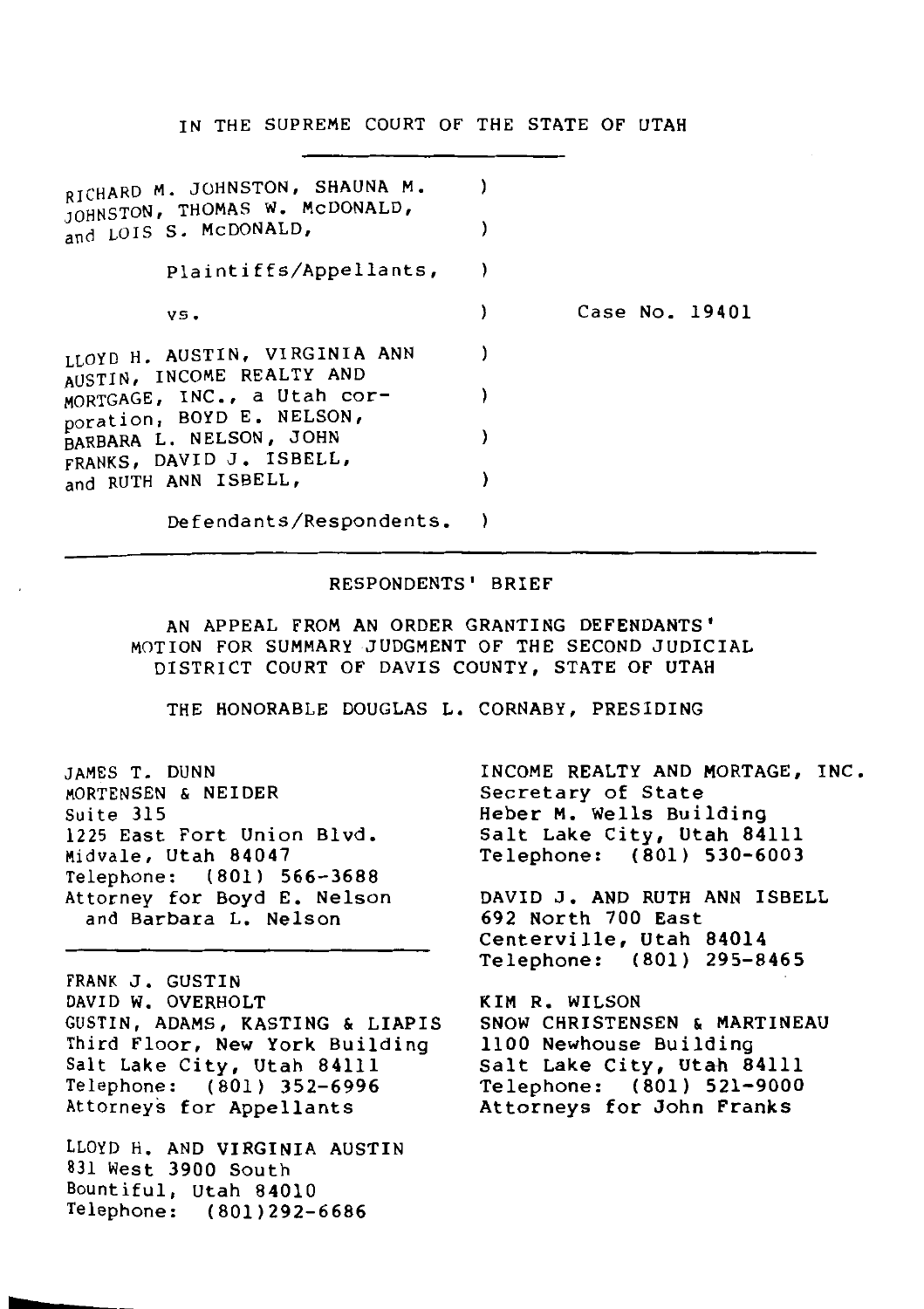IN THE SUPREME COURT OF THE STATE OF UTAH

| RICHARD M. JOHNSTON, SHAUNA M.<br>JOHNSTON, THOMAS W. MCDONALD,<br>and LOIS S. McDONALD, |                |
|------------------------------------------------------------------------------------------|----------------|
| Plaintiffs/Appellants,                                                                   |                |
| vs.                                                                                      | Case No. 19401 |
| LLOYD H. AUSTIN, VIRGINIA ANN<br>AUSTIN, INCOME REALTY AND                               |                |
| MORTGAGE, INC., a Utah cor-<br>poration, BOYD E. NELSON,                                 |                |
| BARBARA L. NELSON, JOHN<br>FRANKS, DAVID J. ISBELL,                                      |                |
| and RUTH ANN ISBELL,                                                                     |                |
| Defendants/Respondents.                                                                  |                |

#### RESPONDENTS' BRIEF

AN APPEAL FROM AN ORDER GRANTING DEFENDANTS' MOTION FOR SUMMARY JUDGMENT OF THE SECOND JUDICIAL DISTRICT COURT OF DAVIS COUNTY, STATE OF UTAH

THE HONORABLE DOUGLAS L. CORNABY, PRESIDING

JAMES T. DUNN MORTF.NSEN & NEIDER Suite 315 1225 East Fort Union Blvd. Midvale, Utah 84047 Telephone: ( 801} 566-3688 Attorney for Boyd E. Nelson and Barbara L. Nelson

FRANK J. GUSTIN DAVID W. OVERHOLT GUSTIN, ADAMS, KASTING & LIAPIS Third Floor, New York Building Salt Lake City, Utah 84111 Telephone: ( 801} 352-6996 Attorneys for Appellants

ILOYD H, AND VIRGINIA AUSTIN 831 West 3900 South Rountiful, Utah 84010  $F^{-1}$ ephone:  $(801)292 - 6686$ 

INCOME REALTY AND MORTAGE, INC. Secretary of State Heber M. Wells Building Salt Lake City, Utah 84111 Telephone: (801) 530-6003 DAVID J. AND RUTH ANN ISBELL 692 North 700 East Centerville, Utah 84014 Telephone: (801) 295-8465

KIM R. WILSON SNOW CHRISTENSEN & MARTINEAU 1100 Newhouse Ruilding Salt Lake City, Utah 84111 Telephone: (801) 521-9000 Attorneys for John Franks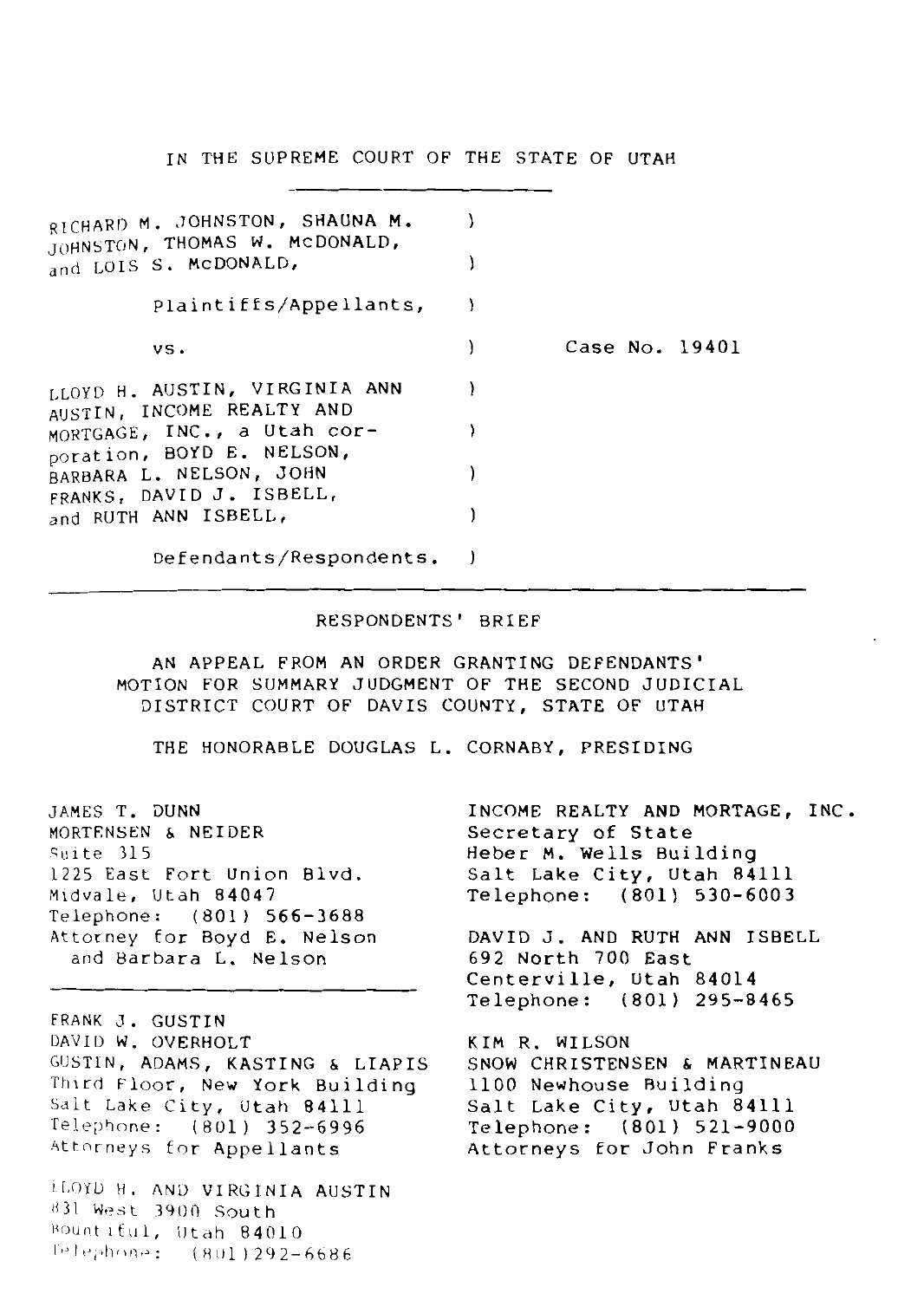## TABLE OF CONTENTS

|           |                                                                                                                                                                   |                             |  |        |  |  |  | Page |
|-----------|-------------------------------------------------------------------------------------------------------------------------------------------------------------------|-----------------------------|--|--------|--|--|--|------|
|           | NATURE OF THE CASE                                                                                                                                                |                             |  |        |  |  |  | 1    |
|           | DISPOSITION IN THE LOWER COURT                                                                                                                                    |                             |  | $\sim$ |  |  |  | 1    |
|           | RELIEF SOUGHT ON APPEAL                                                                                                                                           |                             |  |        |  |  |  | 2    |
|           | STATEMENT OF FACTS.                                                                                                                                               |                             |  |        |  |  |  | 2    |
| ARGUMENT  |                                                                                                                                                                   |                             |  |        |  |  |  | 3    |
| POINT I   |                                                                                                                                                                   |                             |  |        |  |  |  |      |
|           | TH E<br>THE BUYERS AND NOTICE OF ACCELER-<br>ATION WERE INSUFFICIENT TO PERMIT<br>THE SELLERS OF THE PROPERTY TO<br>FORECLOSE BUYERS' INTEREST IN THE<br>PROPERTY | DEMAND FOR CURE RECEIVED BY |  |        |  |  |  | 3    |
| POINT II  |                                                                                                                                                                   |                             |  |        |  |  |  |      |
|           | WRITTEN NOTICE OF DEFAULT MUST<br>BE GIVEN TO THOSE PARTIES WITH<br>WHOM THE SELLER IS IN PRIVITY OF<br>CONTRACT                                                  |                             |  |        |  |  |  | 10   |
| POINT III |                                                                                                                                                                   |                             |  |        |  |  |  |      |
|           | TENDER TO THE ESCROW COMPANY<br>CONSTITUTED TENDER TO THE AP-<br>PELLANTS                                                                                         |                             |  |        |  |  |  | 11   |
| POINT IV  |                                                                                                                                                                   |                             |  |        |  |  |  |      |
|           | THE APPELLANTS ARE NOT ENTI-<br>TLED TO FORECLOSE THE PROPERTY<br>AS A MATTER OF LAW                                                                              |                             |  |        |  |  |  | 12   |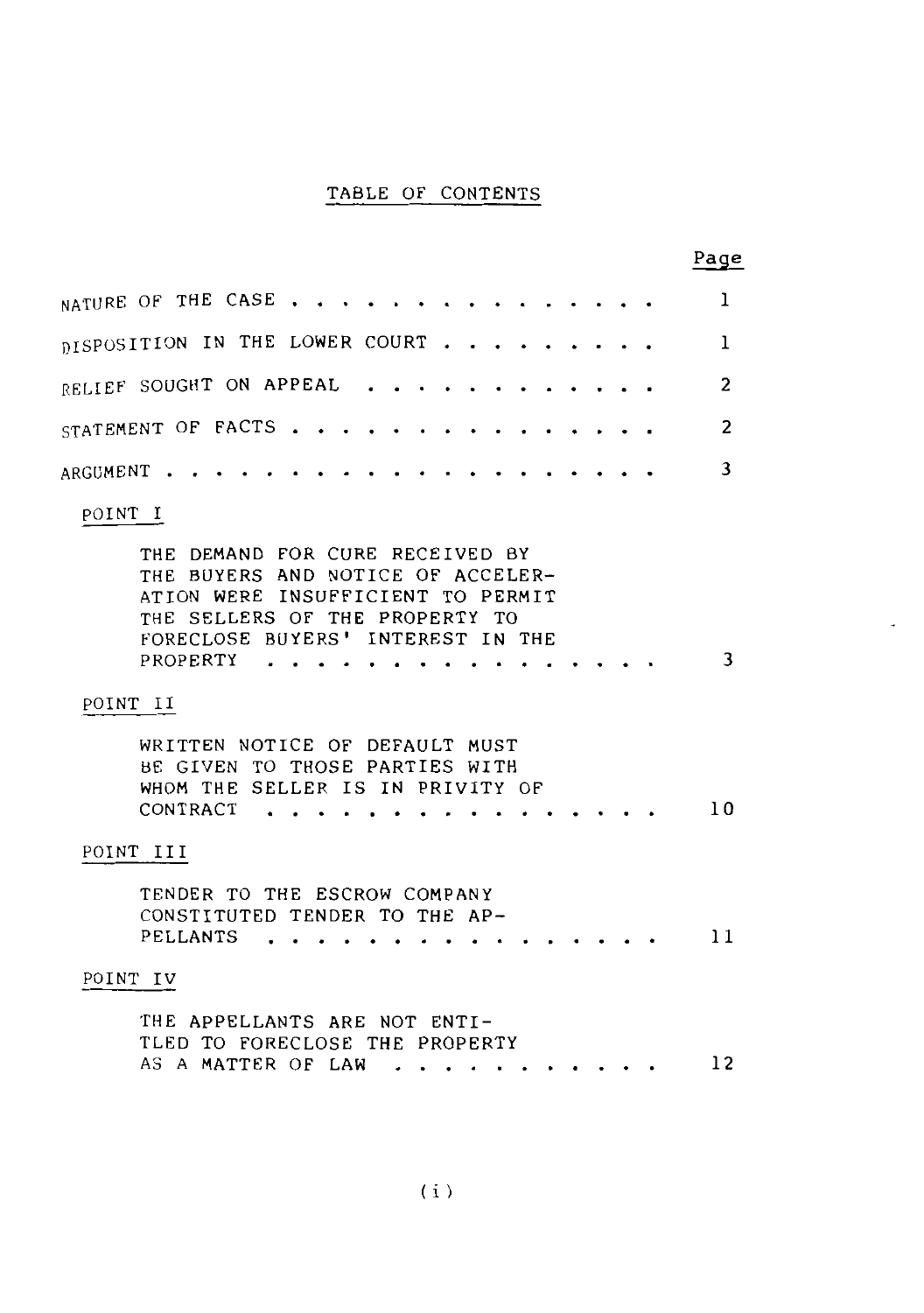## POINT V

| HAVING ACCEPTED LATE PAYMENTS  |  |
|--------------------------------|--|
| IN THE PAST, APPELLANTS CANNOT |  |
| REOUIRE STRICT PERFORMANCE 13  |  |
|                                |  |
|                                |  |

 $Page$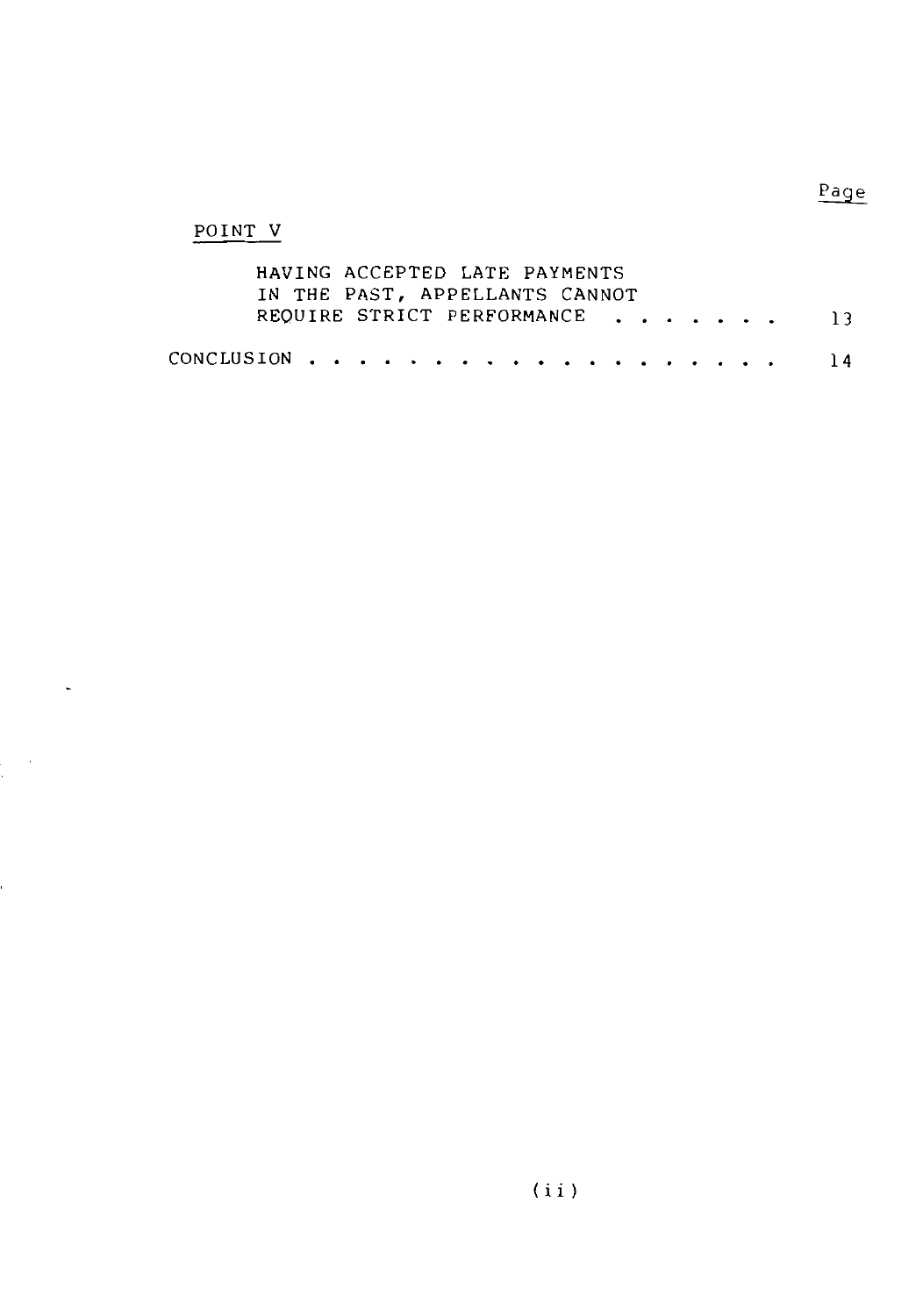# AUTHORITIES CITED

| American Savings & Loan Association                                                            | Page           |
|------------------------------------------------------------------------------------------------|----------------|
| v. Blomquist, 21 Utah 2d 289,<br>$\frac{1}{445}$ P.2d 1 (Utah 1968)                            | 8              |
| Beneficial Life Insurance Company<br>v. Dennett, 24 Utah 2d 310, 470<br>$P.2d$ 406 (Utah 1970) | 7              |
| Call v. Timber Lakes Corporation,<br>$\frac{1}{667}$ P.2d 1108 (Utah 1977)                     | 6              |
| First Security Bank of Utah N.A.<br>v. Maxwell, 659 P.2d 1078 (Utah<br>$1983$ ).               | 9              |
| Fuhriman v. Bissegger, 13 Utah 2d<br>$\frac{1}{379}$ , 375 P.2d 27 (Utah 1962).                | 9              |
| Grow v. Marwick Development, Inc.,<br>621 P.2d 1249 (Utah 1980)                                | 9              |
| Hansen v. Christensen, 545 P.2d<br>$1152$ (Utah 1976).                                         | $\overline{7}$ |
| KIXX, Inc. v. Stallion Music, Inc.,<br>610 P.2d 1385 (Utah 1980).                              | -8             |
| Lamont v. Evjen, 29 Utah 2d 266,<br>$508$ P.2d $532$ (Utah 1973).                              | 5,6            |
| Leone v. Zuniga, 84 Utah 417, 34<br>$P.2d 699$ (Utah 1934)                                     | -9             |
| Paul v. Kitt, 544 P.2d 886 (Utah<br>$1975$ $\cdot$                                             | 13             |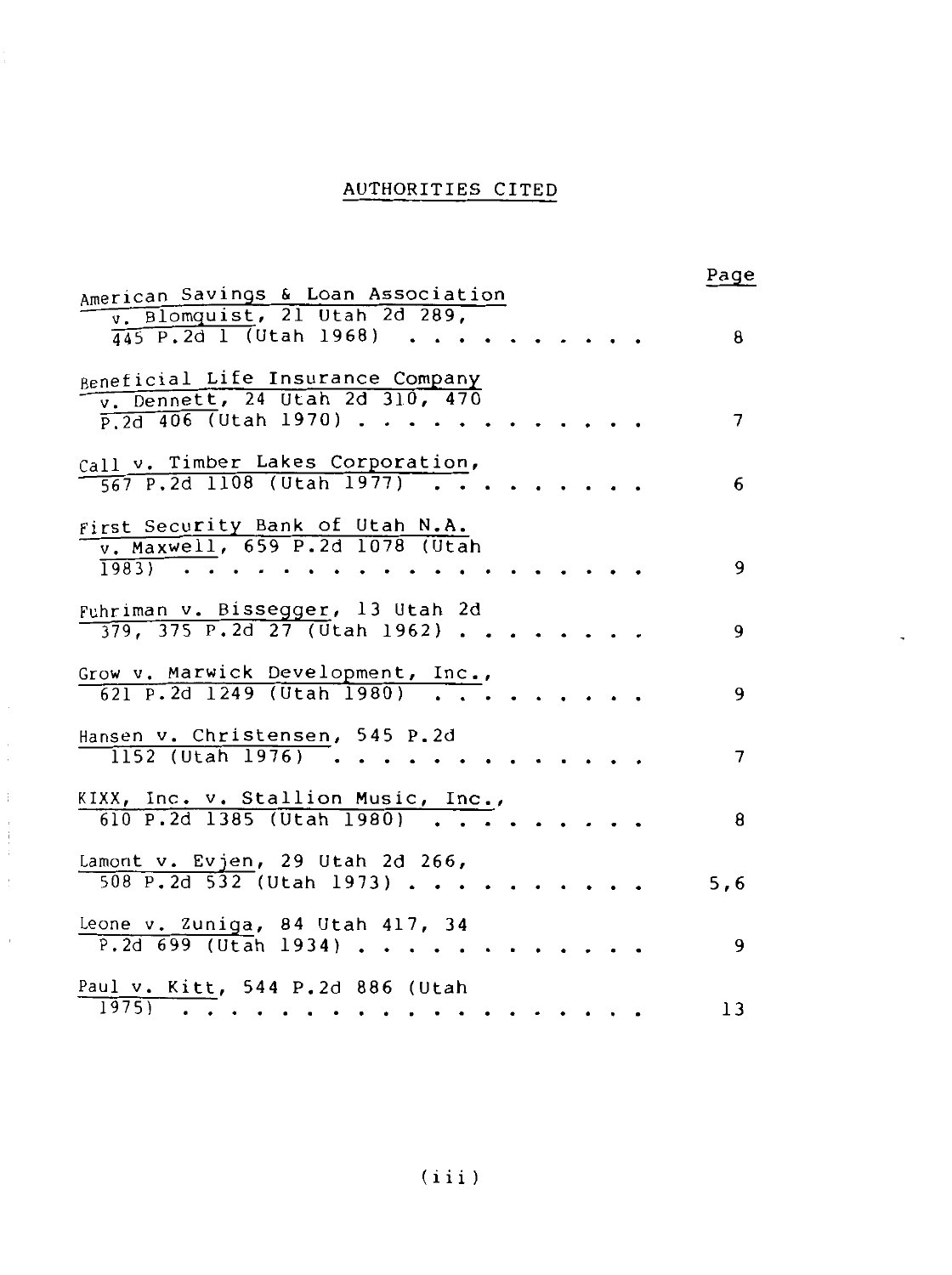IN THE SUPREME COURT OF THE STATE OF UTAH

| RICHARD M. JOHNSTON, SHAUNA M.<br>JOHNSTON, THOMAS W. MCDONALD,<br>and LOIS S. McDONALD, |   |                              |
|------------------------------------------------------------------------------------------|---|------------------------------|
| Plaintiffs/Appellants,                                                                   |   | RESPONDENTS'<br><b>BRIEF</b> |
| vs.                                                                                      |   |                              |
| LLOYD H. AUSTIN, VIRGINIA ANN<br>AUSTIN, INCOME REALTY AND                               | , | Civil No. 19401              |
| MORTGAGE, INC., a Utah cor-<br>poration, BOYD E. NELSON,                                 |   |                              |
| BARBARA L. NELSON, JOHN<br>FRANKS, DAVID J. ISBELL,                                      |   |                              |
| and RUTH ANN ISBELL,                                                                     |   |                              |
| Defendants/Respondents.                                                                  |   |                              |

## NATURE OF THE CASE

This is Plaintiffs' appeal of an Order entered by the Honorable Douglas L. Cornaby on August 19, 1983, denying Plaintiffs' Motion for Summary Judgment, dismissing their Complaint with prejudice, and granting Defendants, Nelsons', Motion for Summary Judgment.

## DISPOSITION IN THE LOWER COURT

This is a case dealing with a sellers' remedies under a Uniform Real Estate Contract. On September 15, 1982, Appellants, the sellers, filed a Complaint in Davis County, Utah, seeking to foreclose as a mortgage Respondents' (Austins) interest in certain real property because of a failure hy Austins to timely pay amounts due under the Contract. The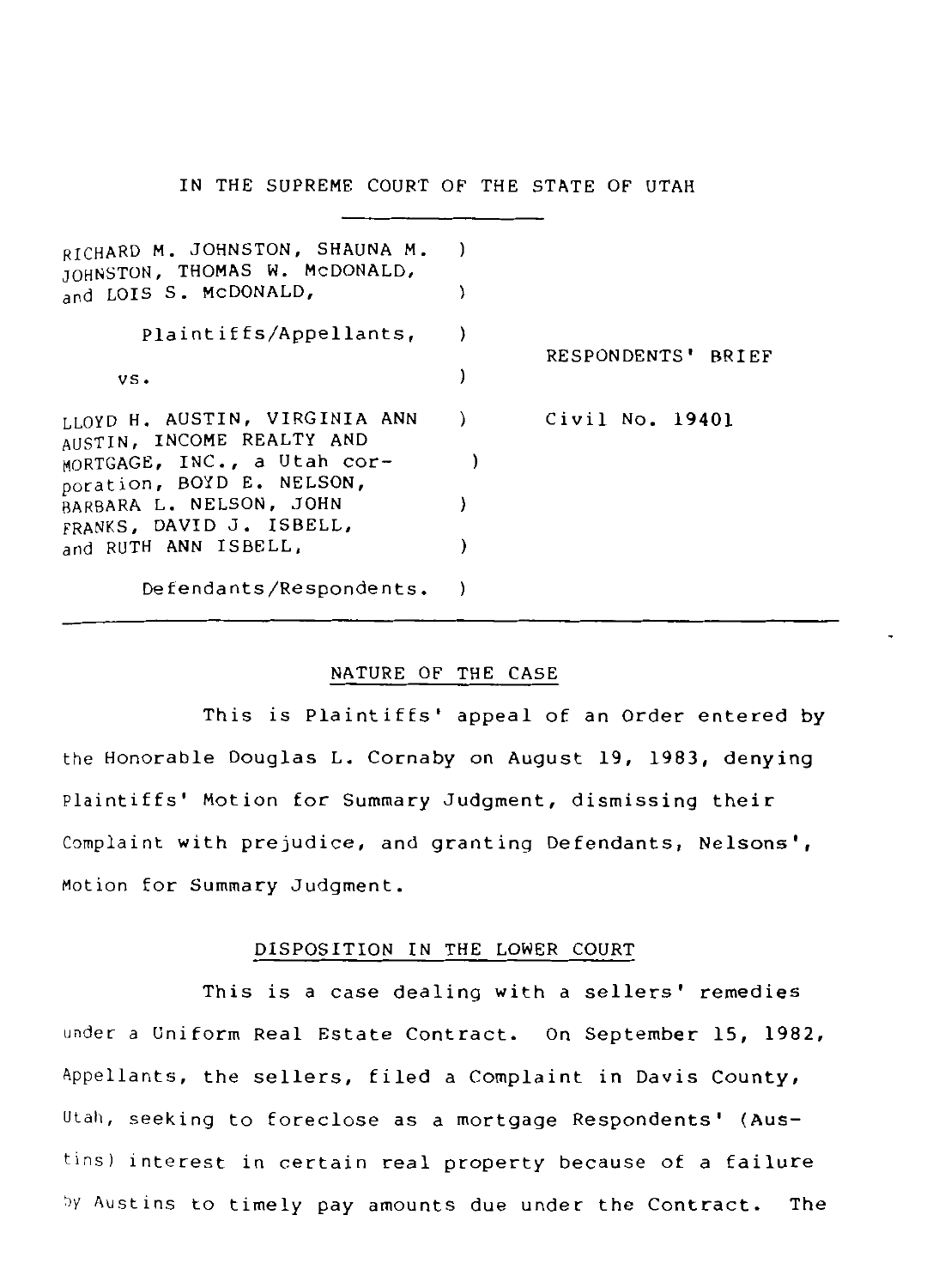Trial Court denied Appellants' Motion for Summary Judgment seeking an order of foreclosure and granted Respondents, Nelsons', Motion for Partial Summary Judgment which resulted in the dismissal of Appellants' Complaint.

#### RELIEF SOUGHT ON APPEAL

Appellants seek a reversal of the Trial Court's Orders dismissing Plaintiffs' Complaint and granting Respondents, Nelsons', Motion for Partial Summary Judgment. Appellants also seek an Order granting Appellants' Motion for Summary Judgment allowing Appellants to foreclose the Respondents' interest in the subject property, pursuant to the terms of the original Uniform Real Estate Contract executed between Appellants and Respondents, Austins.

Respondents seek an affirmance of the Trial Court's Orders dismissing Plaintiffs' Complaint and granting Respondents, Nelsons', Motion for Partial Summary Judgment. Respondents also seek their attorney's fees on the grounds that this action is without merit and is not brought in good faith.

#### STATEMENT OF FACTS

For purposes of this appeal, the Respondents, Nelsons, agree with the Statement of Facts as they are outlined in Appellants' Brief with the following minor changes:

 $-2-$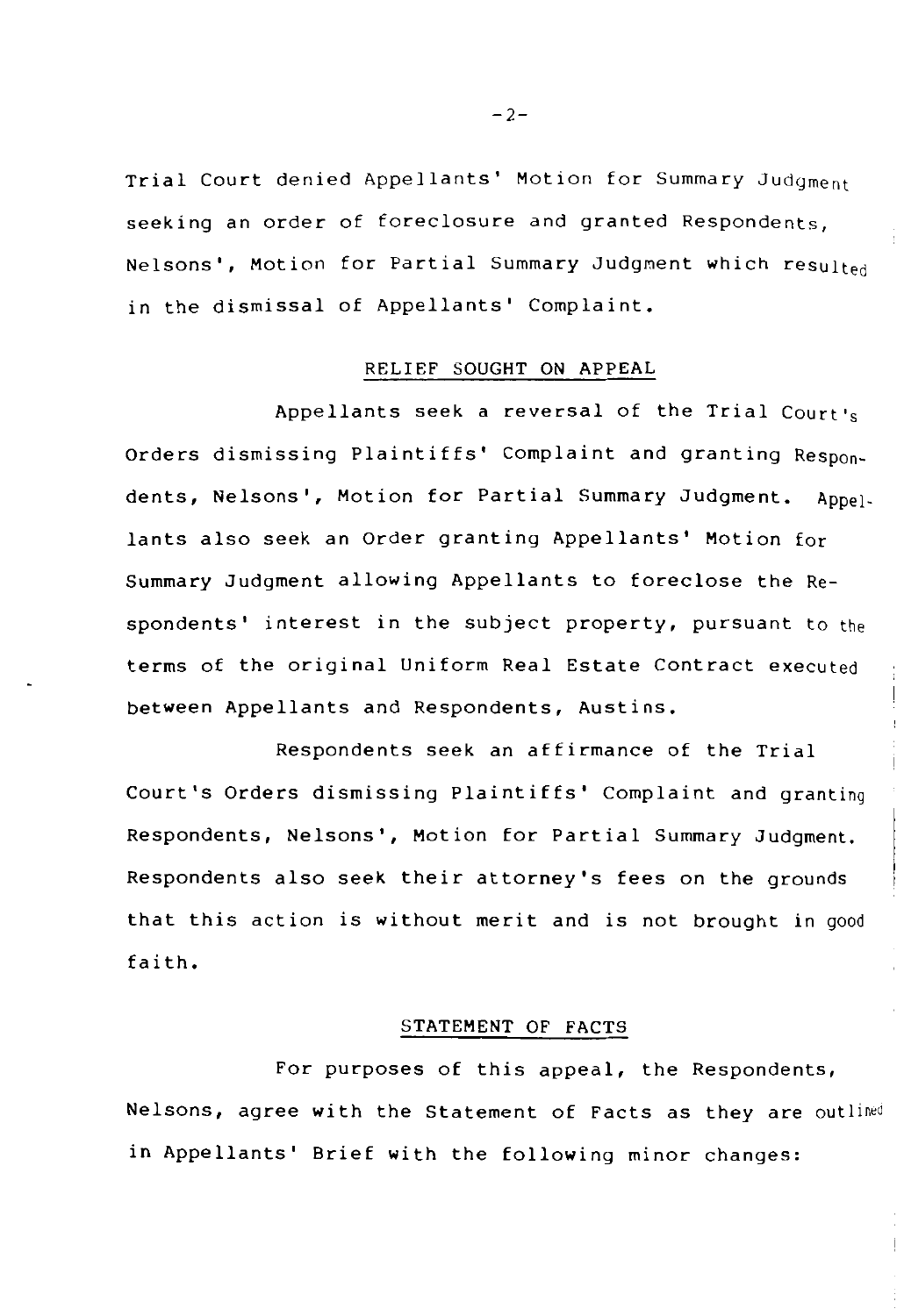With respect to the Escrow Agreement made reference to on page 3 of Appellants' Brief, it is clear from the facts that the Appellants acquiesced to the Escrow Agreement and accepted payments from the Escrow Company for a period of almost two years  $(R_185, 203, 221, 222,$  and 242 at page  $10$ ).

It should also be noted that the first definite written notice that any of the defendants received with respect to the default came on July 19, 1982 and no prior written notice was given to any of the defendants. (R 9, 93, 100, 144, 174, 185, 198, 203, 222, and 242 at pages 6, 7, 12, 13, and 16).

Respondents, Nelsons, agree with Appellants' Statement of the Facts with the aforementioned additions.

## ARGUMENT

#### POINT I

THE DEMAND FOR CURE RECEIVED BY THE BUYERS AND NOTICE OF ACCELERATION WERE INSUFFICIENT TO PERMIT THE SELLERS OF THE PROPERTY TO FORE-CLOSE BUYERS' INTEREST IN THE PROPERTY.

It is clear from the record that the buyers of the real property tendered the June 15, 1982 and the July 15, 1982 payments to Escrow Services, Inc. (R 23, 24, 63, 99, 197, 203, and 222). The June 15, 1982 payment was forwarded by Escrow Services, Inc. on their corporate account and the check was returned due to insufficient funds. The Austins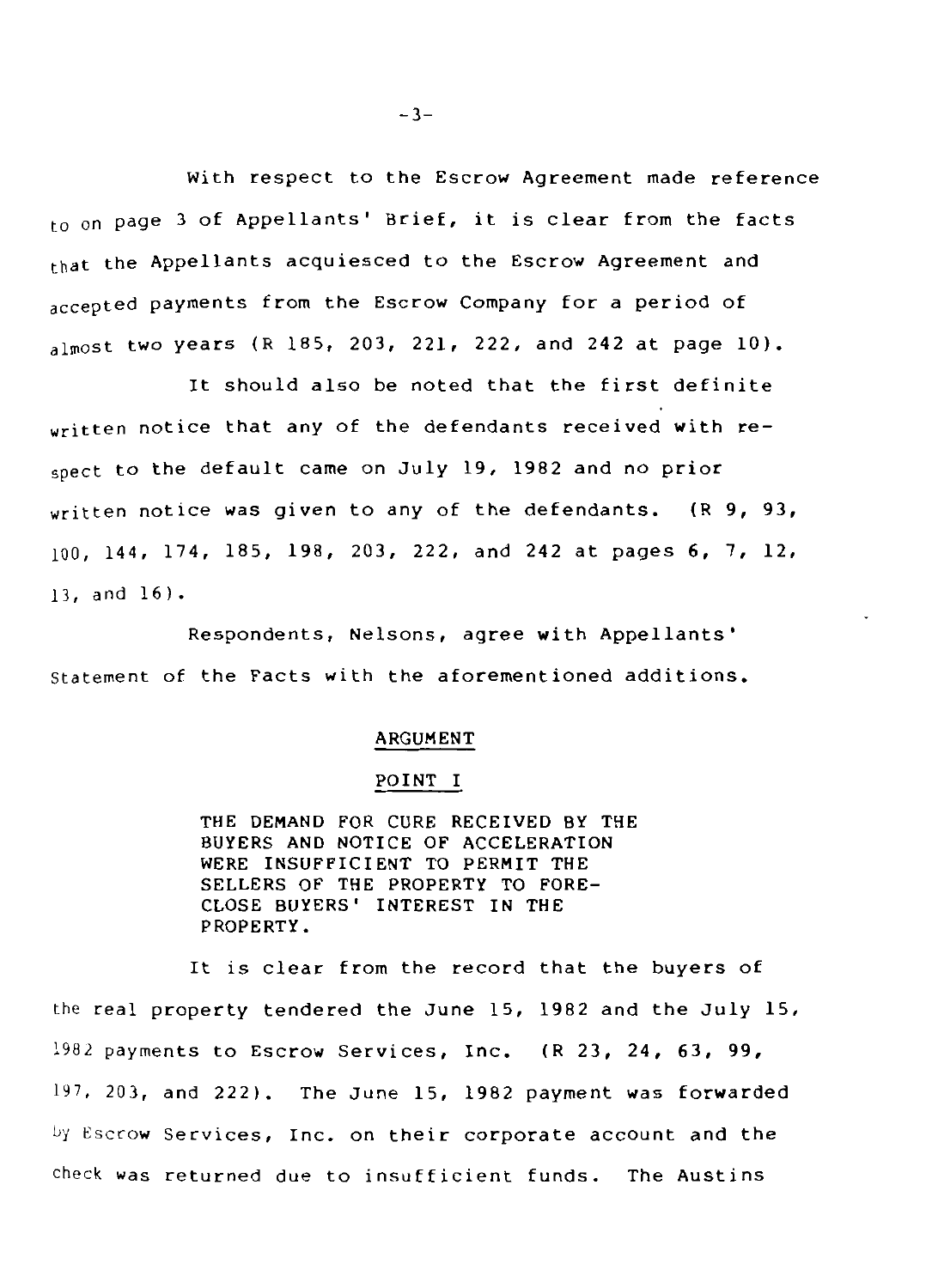were contacted by the buyers concerning the failure to  $receiv<sub>p</sub>$ the June and July, 1982 payments in a timely manner and  $verbal$ notice of the default was given to Austins with respect to the default. At no time, however, did sellers send a written notice to Austins or any other party defendant stating what was necessary to cure the default and the action required by Defendants.

After the 30 day period called for in the contract sellers first gave written notice of the default and exercised their option under the contract to accelerate the total balance due and treat the contract as a note and a mortgage,

Twenty-seven days after Austins first received written notice of the default, tender was made of the delinquent amounts due to Appellants. Appellants refused to accept the tender and indicated that they would pursue remedies under paragraph 16c of the contract. The Trial Court ruled as a Conclusion of Law that the tender on August 16, 1982 was timely with respect to the delinquencies and defaulted payments since that tender occurred less than 30 days after the first written notice of default was submitted to Austins. The Trial Court also ruled that written notice and demand must be given before the sellers could exercise their option to declare the contract as a note and mortgage. This ruling required two notices, one of default and another electing sellers' remedy and exercising that remedy.

 $-4-$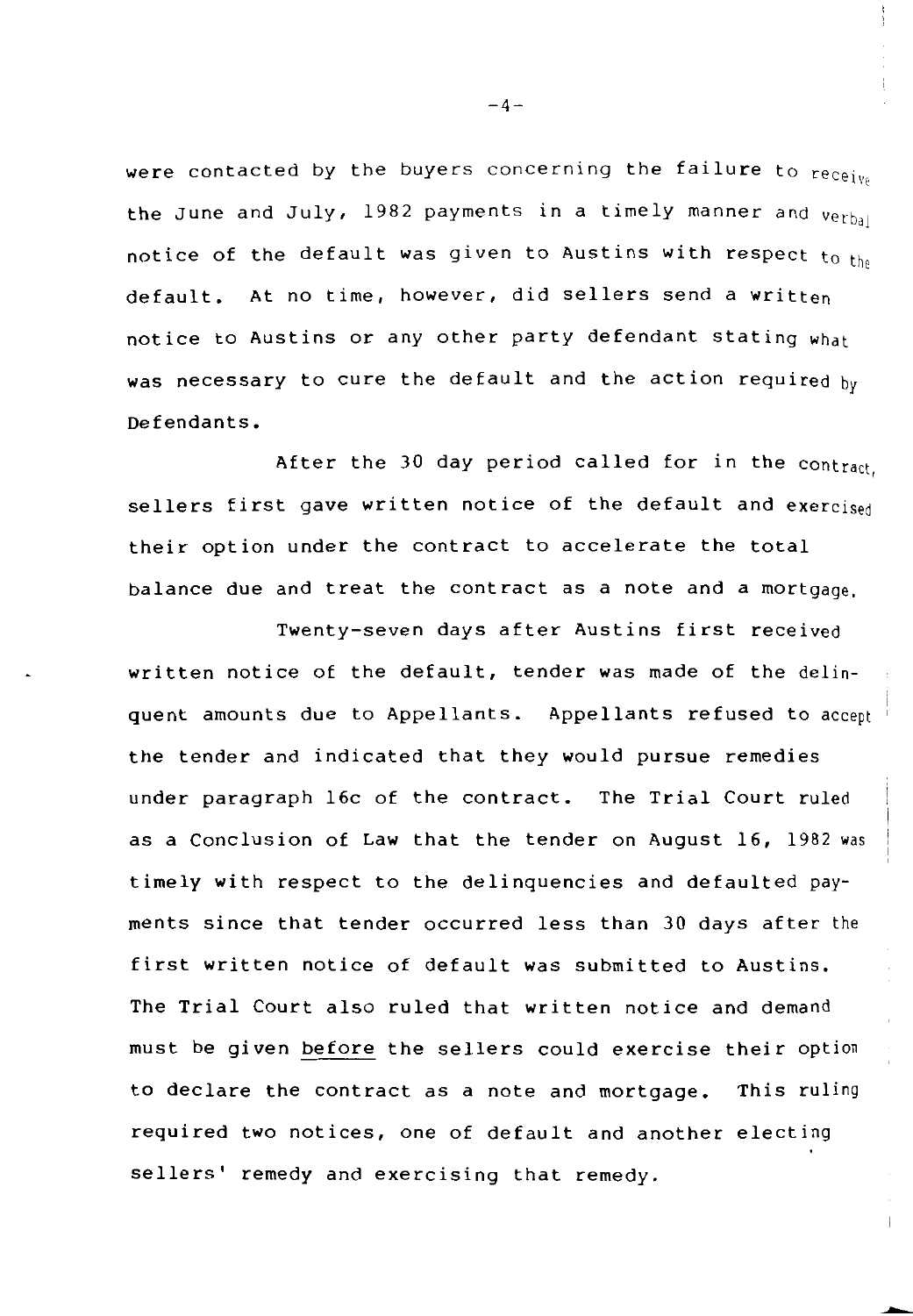This Court has had ample opportunity in the past to review the default provisions found in real estate contracts. consistently, the Court has held that said default provisions are not self-executing and that written notice must be given to the defaulting party stating what is necessary to cure the default and giving to the defaulting party a reasonable opportunity to cure the default. In LaMont v. Evjen, 29 Utah 2d 266, 508 P.2d. 532 (Utah 1973), issues similar to those before the Court on this appeal were presented. In that case, the buyers under a Uniform Real Estate Contract had missed a payment in December, 1970. A written notice was sent to the buyers asking them to bring the contract payments current. That written notice was sent on February 2, 1972. On Febru*ary* 29, 1972, sellers' attorney wrote a letter which was delivered to buyers on March 6, 1972 directing them to bring all past due payments current. Later that same month, sellers mailed a certified letter to buyers stating that they were electing to treat the Uniform Real Estate Contract as a note and a mortgage and foreclose upon the property immediately with the entire unpaid balance becoming due and payable. This letter was received by buyers on April 3, 1972 and on that same day all past due installments were tendered. This Court held:

Before a seller of land under a Uniform Real Estate Contract can exercise any of the options given him because of a  $f$ ailure on the

 $-5-$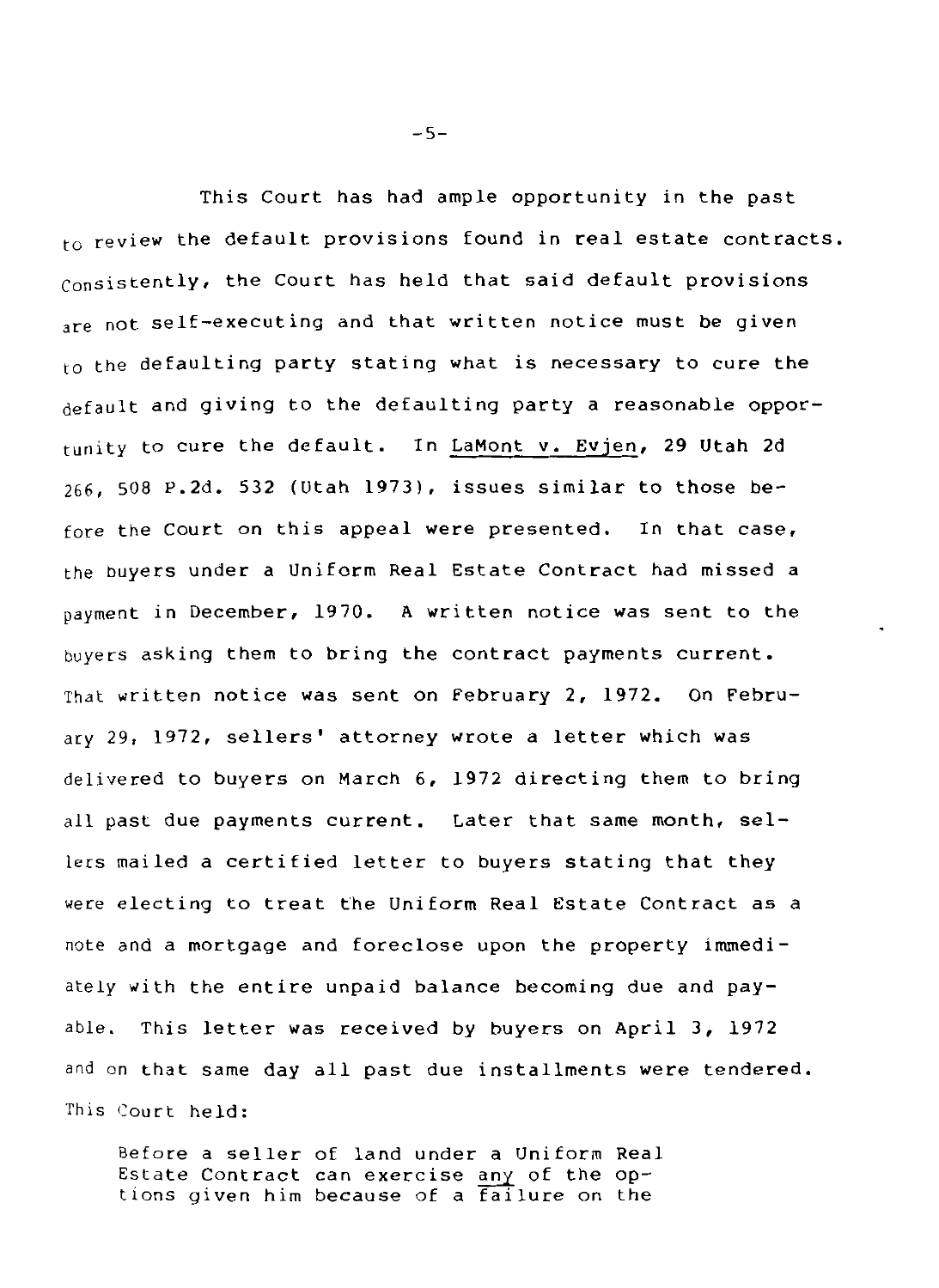part of a purchaser to pay an installment as promised he must give the purchaser notice of the default and a reasonable time in which to<br>bring the contract current . . . . This is bring the contract current  $\cdots$ so because the debt does not become due on the mere default in payment, but by affirmative action by which the creditor makes it known to the debtor that he intends to declare the whole debt due. Id. at 534. (Emphasis added).

The rule enunciated in LaMont v. Evjen is dispositive of the issues before the Court in this appeal. In the instant action, no written notice of default was ever served upon the original buyers, the Austins, or any of the subsequent purchasers of the property. The only written notice that was ever received was the notice of foreclosure sent by Appellants on July 19, 1982.

The Court in LaMont v. Evjen was dealing with the foreclosure provisions of paragraph 16c as is the Court in the instant action. Buyers tender of all of the delinquent installments due 27 days after the notice of acceleration was served was a reasonable tender in light of the circumstances and the bankruptcy of Escrow Services, Inc.

The contract itself calls for a 30 day grace period and this Court in Call v. Timber Lakes Corporation, <sup>567</sup> P.2d 1108 (Utah 1977) found that 22 days was not an unreasonable time for a defendant to tender performance after notice of default. It should be noted that in Timber Lakes, the defaulting party was given notice in writing with respect to

 $-6-$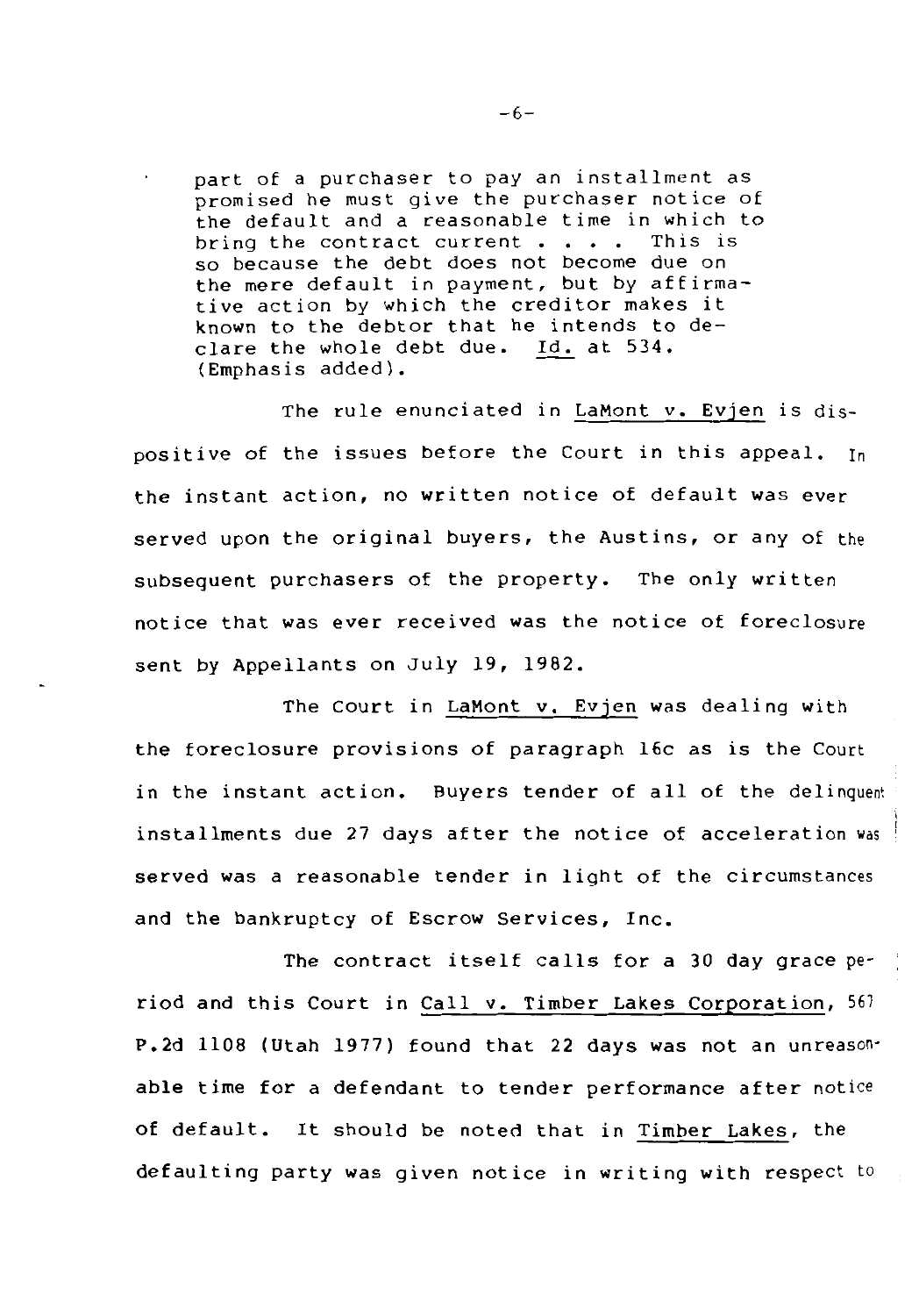the arrearages. In the real estate contract cases which have come before this Court, without exception, the sellers seeking to enforce the provisions of the contract had given written notice of their intention to exercise their remedies under the contract. See Beneficial Life Insurance Company v.Den-*Mt,* 24 Utah 2d 310, 470 P.2d 406 (Utah 1970).

In the case at bar, the Austins were given verbal notice that the payments had not been received. The record is unclear as to the content of those verbal notices, but it appears clear that said notices did not inform buyers of sellers' election of remedies or what was necessary to cure the default. The first and only written notice received by buyers was the notice of acceleration and at that point in time there was nothing more which could be done to cure the default other than tender the entire balance due. This Court in Hansen v. Christensen, 545 P.2d 1152 (Utah 1976) held that the provisions of a real estate contract, though not a Uniform Real Estate Contract are not self-executing and that some affirmative act on the part of the seller is required. The Court stated:

The contractual relations between seller and buyer are in existence until such time as the seller chooses to notify the defaulting buyer of its election to proceed under one or all of its options. In so doing, seller must yive the defaulting buyer a reasonable time within which to cure the default. Without this notice, the defaulting buyer would not know what to do. Id. at 1154.

 $-7-$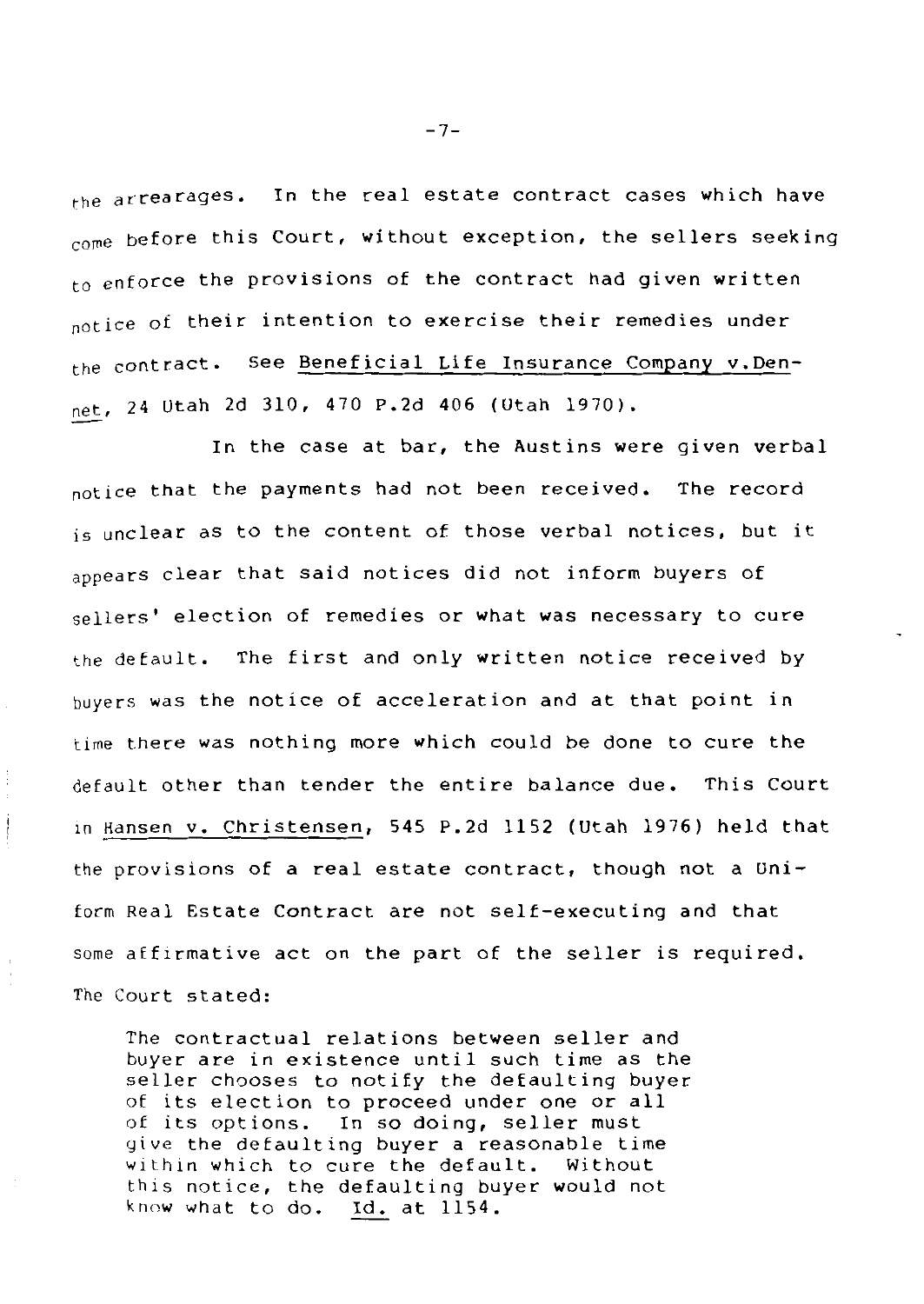In the instant action, the verbal notice to  $_{\text{blue}}$ . ers was ineffective because said notice did not notify the defaulting party what was necessary to cure the default.  $I_0$ addition, a reasonable time within which to cure the  $def_{a(1)}$ was not given in light of all of the circumstances. As the record shows, payments for June and July, 1982 were tendered to Escrow Services, Inc. which filed for bankruptcy. Within 30 days after their first written notice of default, buyers tendered the total delinquent amounts due to sellers.

In Appellants' Brief, they cite to the case of American Savings & Loan Association v. Blomquist, 21 Utah 2d 289, 445 P.2d 1 (Utah 1968) for the proposition that foreclosure is appropriate in the case at bar. It should be noted from the Blomquist case, however, that the defaulting party was consistently late in making monthly payments and the defaulting party did not increase the monthly payments to correspond with increased insurance and tax reserves. Written notices and demands for payment were sent to the defaulting party notifying them of the default. Said notices also included sufficient information to put the defaulting party on notice as to what was necessary to cure the default.

Appellants also cite the court to KIXX, Inc. v. Stallion Music, Inc., 610 P.2d 1385 (Utah 1980) for the proposition that they properly accelerated payment under the terms of the real estate contract. In KIXX, Inc. v. Stallion

 $-8-$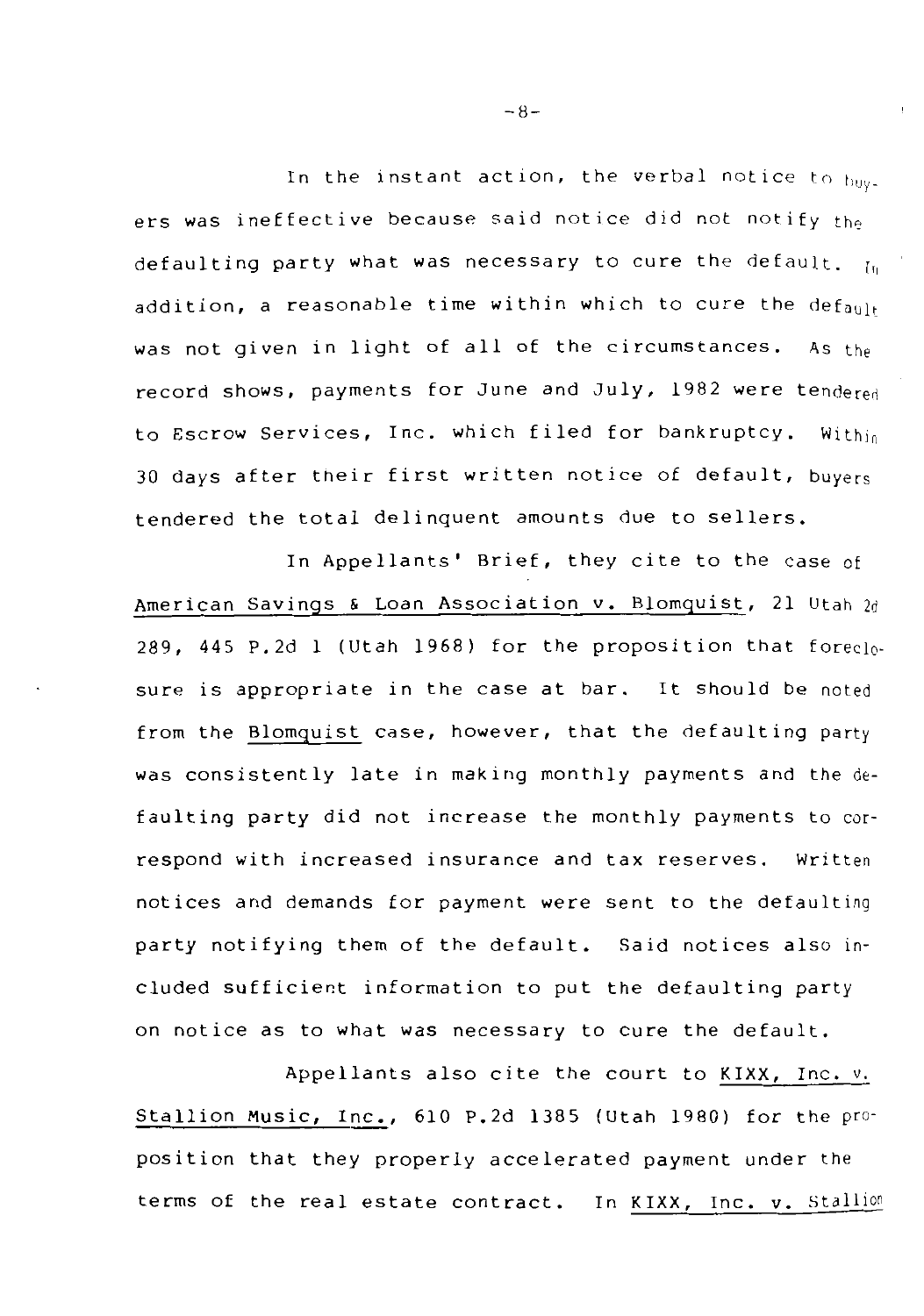Music, Supra., the Court was dealing with a promissory note rarher than a real estate contract, but the principal of law is applicable. In that case, this Court held:

It is clear that the notice required is notice of default and plaintiff's option is exercisable only if defendants fail to remedy that default within 30 days after such notice. Plaintiff's exercise of its option was therefore premature as it did not allow defendants the 30 days to remedy the default.

In Grow v. Marwick Development, Inc., 621 P.2d 1249 (Utah 1980) the sellers sent several written notices to the defaulting purchasers. The Court, citing to previous authority stated:

This court has consistently held that in *order*  to forfeit a purchaser's interest under a uniform real estate contract, the seller must comply strictly with the notice provisions of the contract  $\cdots$   $\cdots$  The provisions in the uniform real estate contract *are* not selfexecuting and to enforce them, it requires some affirmative act on the part of the seller to notify the buyer of what specific provision in the contract the seller is proceeding under and state what the buyer must do to bring the contract current. Fuhriman *v.* Bissegger, 13 Utah 2d 379, 375 P.2d 27 (Utah 1962), Leone v. Zuniga, 84 lltah 417, 34 P.2d 699 (Utah 1934).

This Court requires certain, definite, and specitic notice of the performance required. In First Security Bank of Utah N.A. v. Maxwell, 659 P.2d 1078 (Utah 1983), the default provisions of a real estate contract were again at Issue. The buyers had become delinquent on several occasions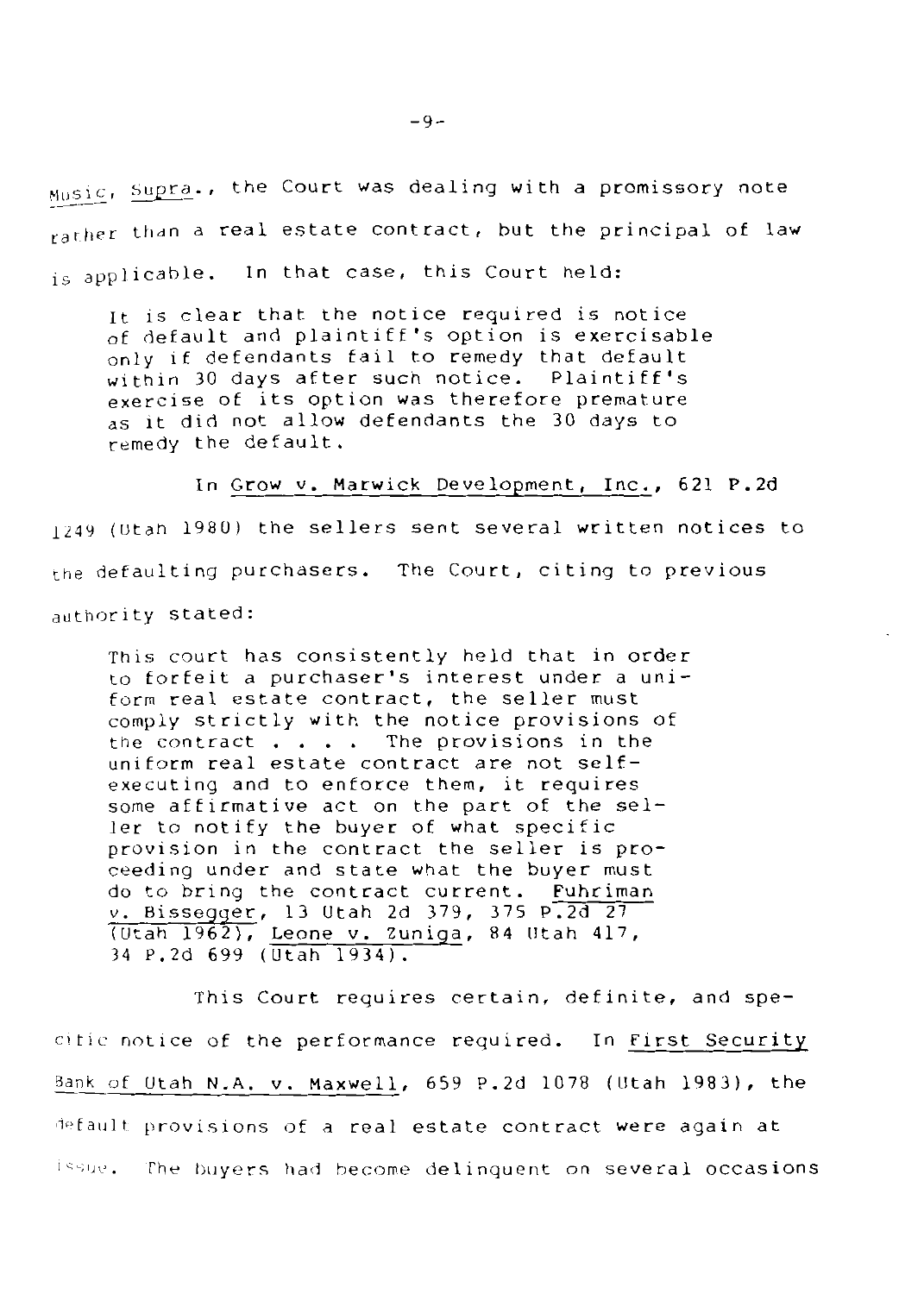and sellers had accepted late payments on occasion. This court stated:

we think forfeiture should be refused when the notice given to the delinquent buyer is indefinite or uncertain as to the amount he is to pay or the performance demanded of him. Id. at 1081.

In the case at bar, we have no written notice which can be scrutinized to determine if sufficient notice was given to the buyers. The record only indicates that buyers were informed that the payments had not been paid and should be.

## POINT II

WRITTEN NOTICE OF DEFAULT MUST BE GIVEN TO THOSE PARTIES WITH WHOM THE SELLER IS IN PRIVITY OF CON-TRACT.

Respondents, Nelsons, do not dispute the issue raised in POINT II of Appellants' Brief that notice of default need only be given to those with whom the seller is in privity of contract. However, Respondents assert that written notice of default should have been given to the purchasers, Austins, who were in privity, as has been previously indicated in POINT I herein.

For purposes of this appeal, the question of whether notice of default should have been given to any of the subpurchasers simply is not relevant because inadequate notice was given to the Austins with whom Appellants were in privity of contract.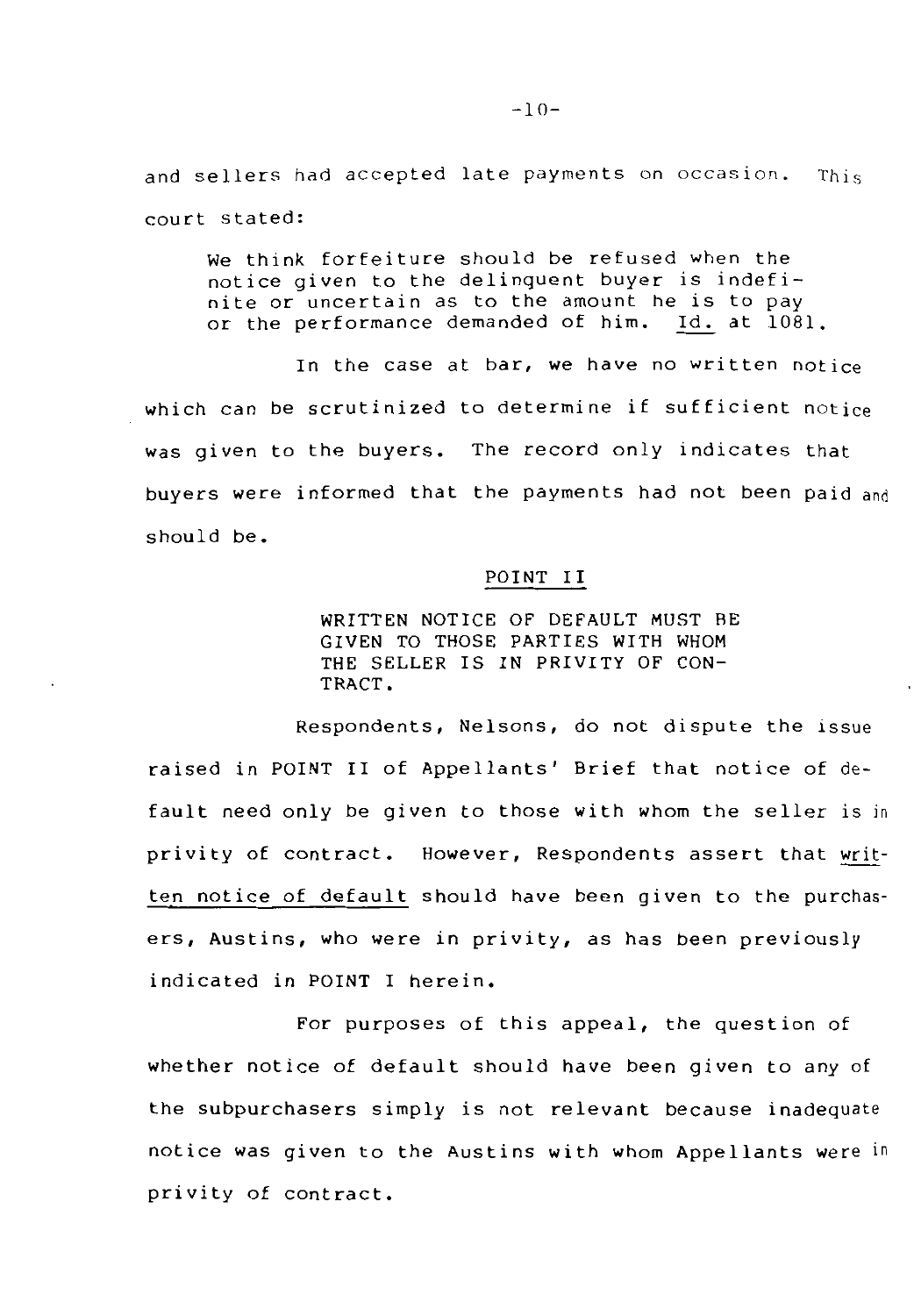## POINT III

## TENDER TO THE ESCROW COMPANY CON-STITUTED TENDER TO THE APPELLANTS.

It is clear from the record that the Appellants received payments from the escrow company for a period of almost two years. This was done without any objection, except for those checks which were returned due to insufficient funds. Having accepted payment from Escrow Services, Inc. for that period of time, Appellants waived any objection that they may have had to receiving payment from Escrow Services, Inc.

Respondents do not dispute that the burden was upon the Austins to see that payment was properly tendered from Escrow Services to Appellants. Upon the failure of Escrow Services to make the June and July, 1982 payments as agreed between the escrow company and Austins, Austins were notified verbally by Appellants that payment had not been received. At that time, Defendants began collectively to obtain sufficient funds to make good the June and July, 1982 payments. Those payments were tendered to Appellants within 27 days of the first written notice of default in performance.

In any event, though the Trial Court ruled that payment by Austins to Escrow Services constituted payment to Appellants, it does not constitute error sufficient to reverse the judgment of the Trial Court. The issue of whether payment

-11-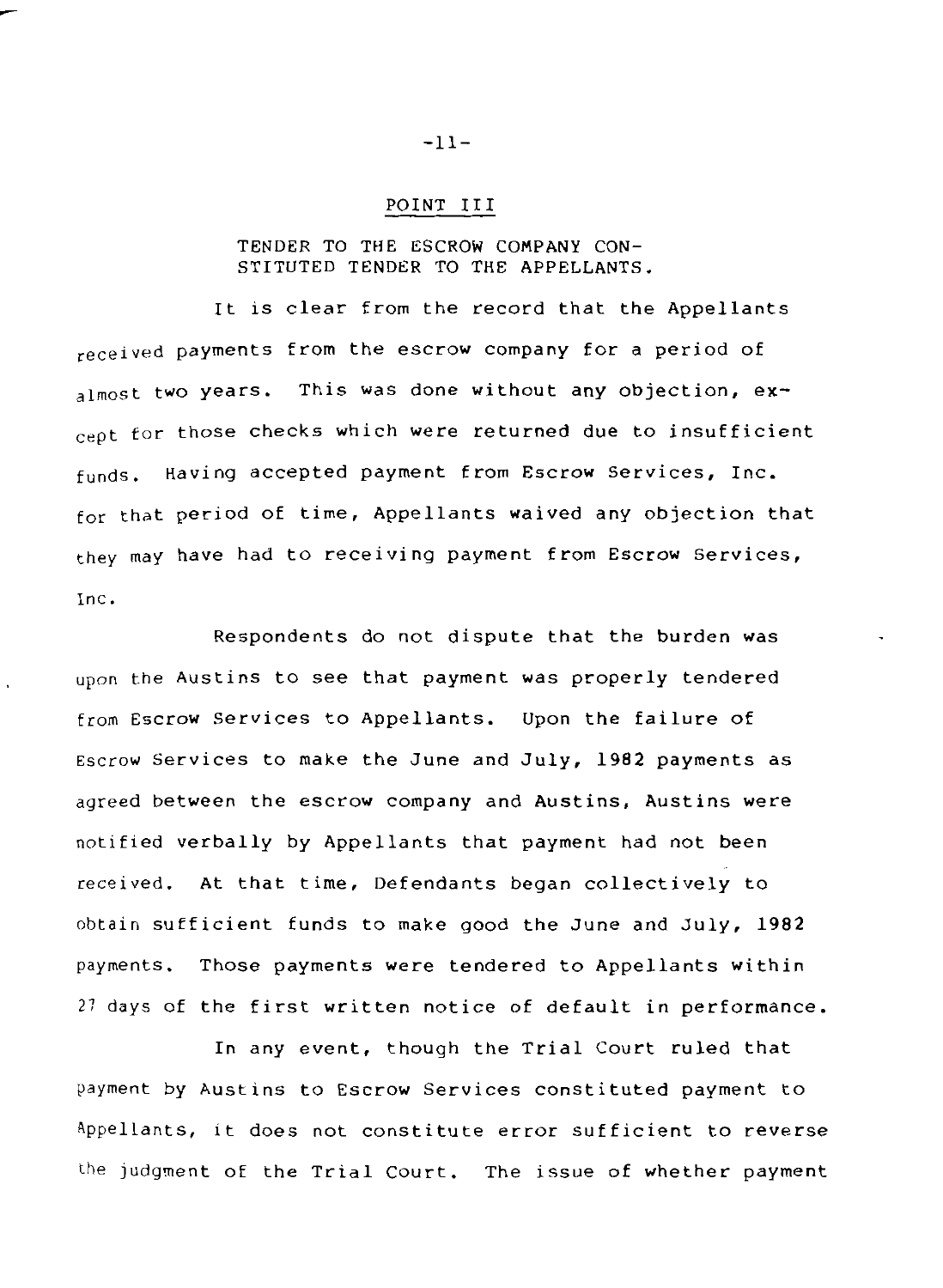to the escrow company constituted payment to Appellants is only relevant should this Court find that Appellants gave sufficient notice to Austins with respect to the default in  $per$ formance of the Uniform Real Estate Contract. The question of sufficient notice and reasonableness of the time to cure are the threshold questions which this Court must address.

#### POINT IV

## THE APPELLANTS ARE NOT ENTITLED TO FORECLOSE THE PROPERTY AS A MATTER OF LAW.

Though it is undisputed that Appellants did not receive the June and July, 1982 payments when they were due and Appellants gave verbal notice to Austins of the default and the default was not remedied within 30 days, it is also undisputed that payments for June and July, 1982 were made to the escrow company which went bankrupt taking Respondents' money with it and that the verbal notices of default were indefinite, uncertain, and not specific as to what was required of the Austins to cure the default.

In addition, in light of the circumstances and the July 19, 1982 notice being the first written notice of default received by any of the Respondents, the tender 27 days after written notice was a sufficient tender.

As previously stated in POINT I herein, this Court has consistently determined that with respect to the default provisions of a real estate contract, the same are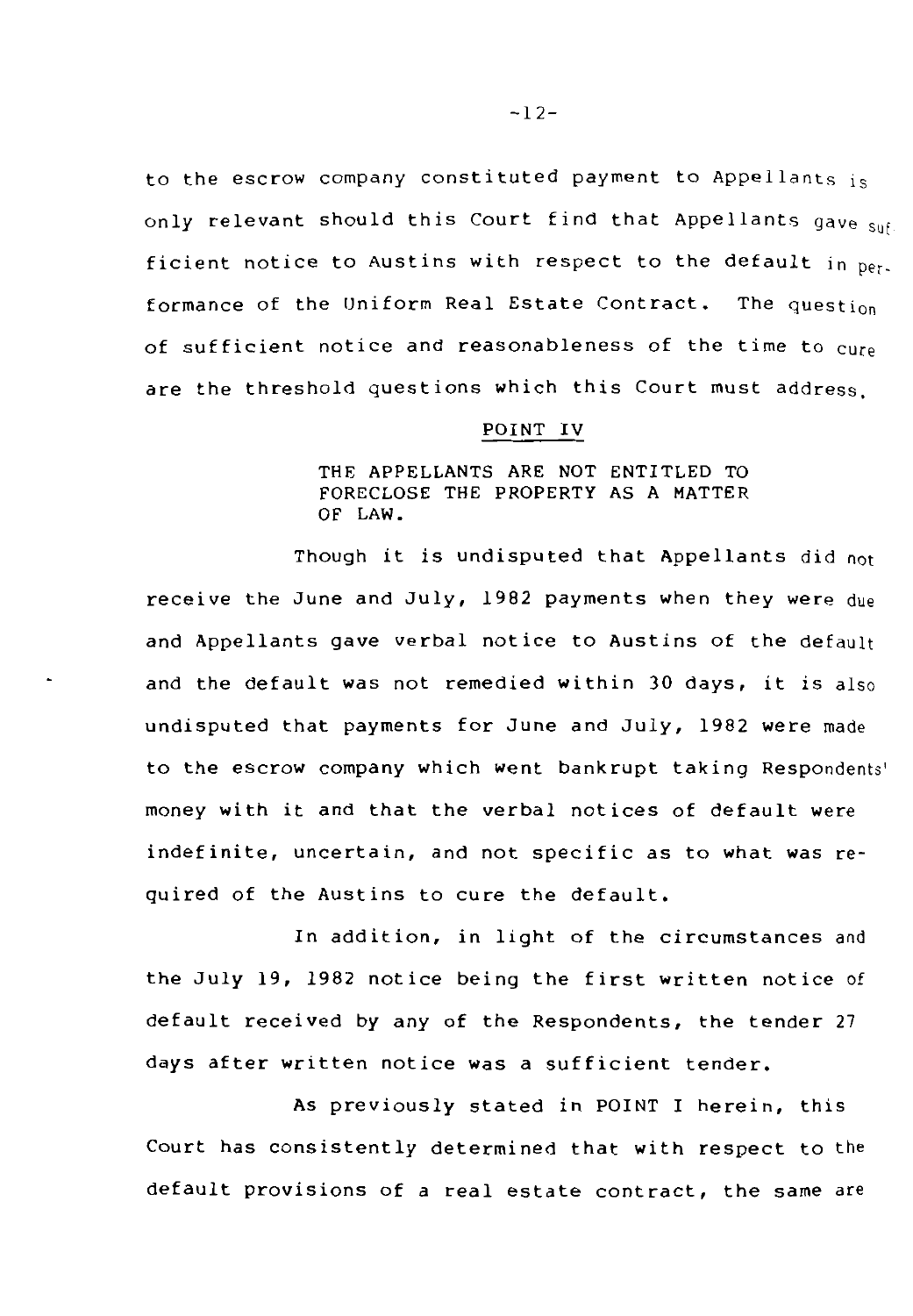not self-executing and require some affirmative act on the part of the seller. The seller must give written notice of the default. Although that is not specifically stated in the cases cited in POINT I, an analysis of those cases indicates that written notices of default were sent prior to a notice of election. In the case at bar, the only written notice received by any of the Respondents was the notice sent to the Austins exercising their option and electing to foreclose the contract as a note and a mortgage.

Prior to that time, it is unclear from the record what demand was made of Respondents and the content of the verbal notices given with respect to the default.

#### POINT V

#### HAVING ACCEPTED LATE PAYMENTS IN THE PAST, APPELLANTS CANNOT REQUIRE STRICT PERFORMANCE.

By Appellants own admission, late payments have been tendered to them throughout the period of the contract  $(R<sub>78</sub>, 177)$ . Having accepted late payments before, the Appellants cannot require strict, timely performance without giving the buyers fair warning to that effect. Paul v. Kitt, 544 P.2d 886 {Utah 1975).

Without said demand for strict performance with respect to the time for payment, Appellants are estopped from insisting on timely payments. Assuming that the tender on August 16, 1982, 27 days after the first written notice of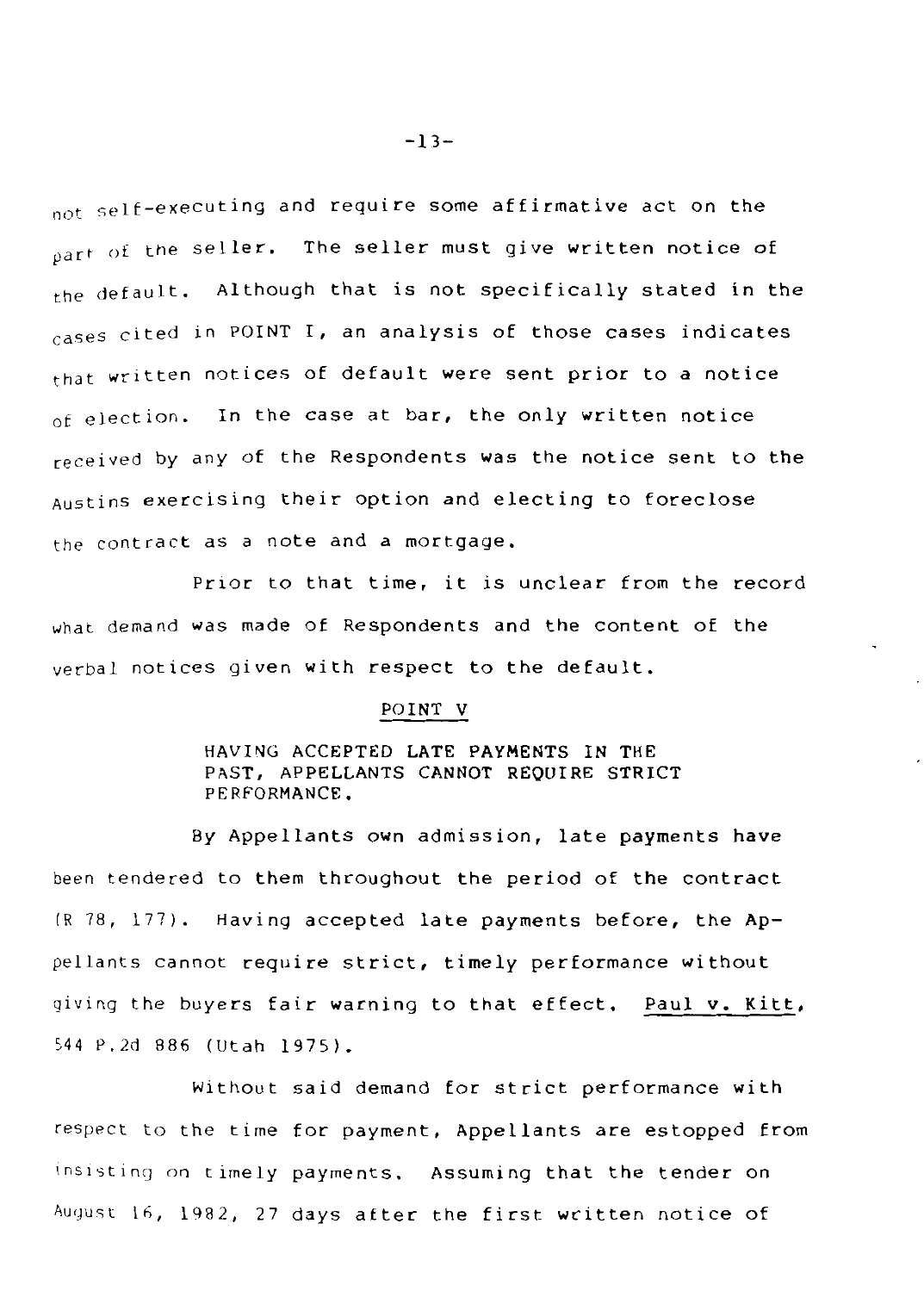July 19, 1982, was late under the circumstances and facts before the Court, Appellants are nevertheless precluded  $f_{\text{free}}$ seeking strict performance having waived that right by accepting late payments in the past.

#### **CONCLUSION**

The Trial Court did not err in denying Appellants' Motion for Summary Judgment and granting Respondent's Motion for Partial Summary Judgment. The default provisions of a real estate contract are not self-executing and in order to enforce the remedies therein, written notice of default and a demand for cure is required before a party can proceed with its remedies under the contract. In addition to written notice of default and a demand for cure, a reasonable time  $t_0$ cure the default, in light of all the circumstances, must be given the defaulting party.

Having failed to give certain, specific, and definite written notice of the default and what was necessary to cure, Appellants are precluded from foreclosing the property. The Trial Court judgment should be affirmed and Respondents should be awarded their attorney's fees.

RESPECTFULLY SUBMITTED this 27th day of December, 1983.

#### MORTENSEN & NEIDER

 $\n By \n  $\frac{1}{\text{Image Type}} \rightarrow \frac{1}{\text{Dump}}$$ James T Dunn

 $-14-$